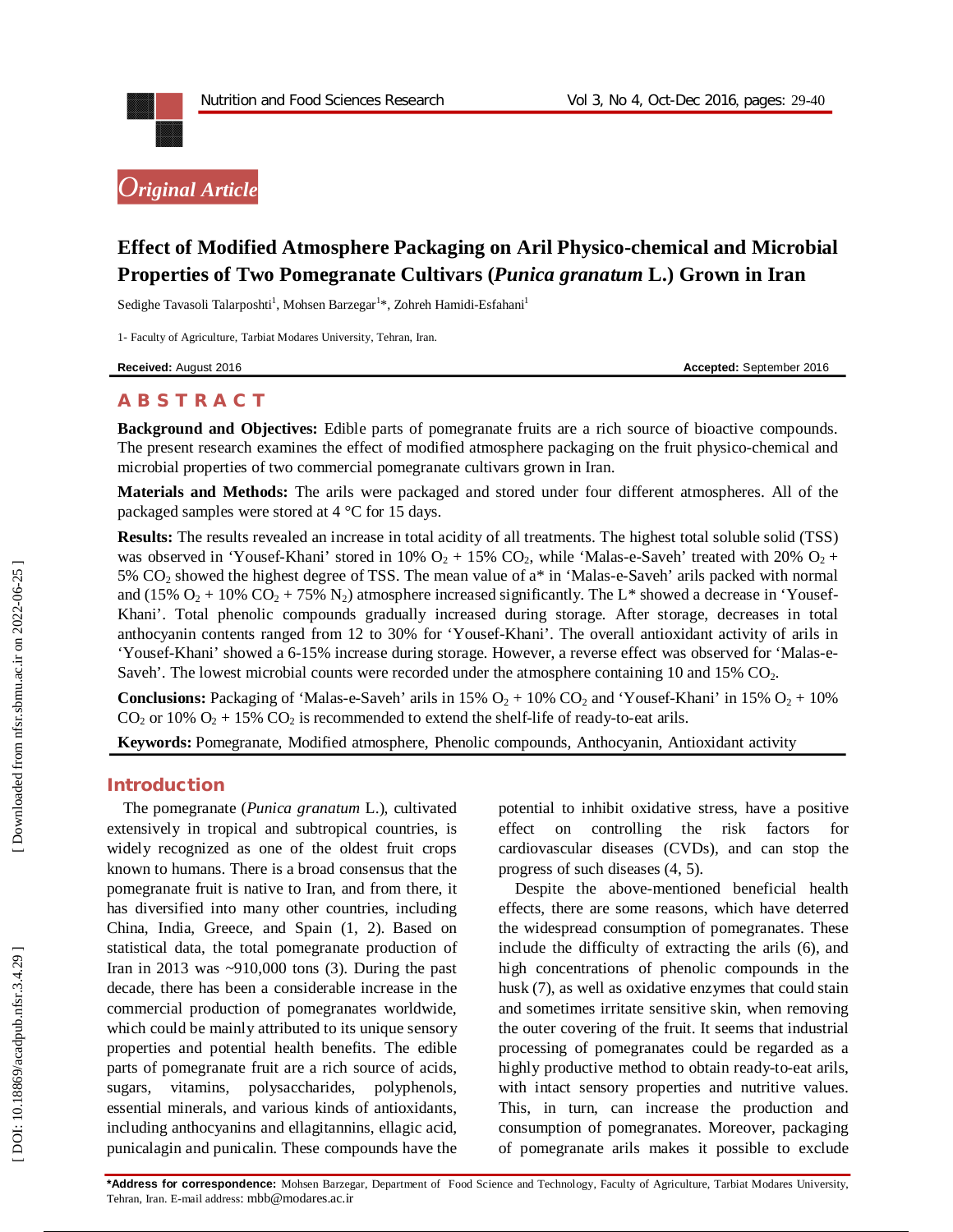those fruits with external defects (bruised, cracked, and sunburnt) that are considered commercially unacceptable and unsuitable for fresh marketing. Accordingly, to meet the increasing demand from consumers for fresh -cut and ready -to -eat fruits (8), minimal processing of pomegranates has gained popularity among both producers and those who buy and use these products. Modified atmosphere packaging (MAP), defined as a packaging technology that modifies or alters the gas composition around the products in food packages, has occupied an important place (9). The principal objective of MAP is to produce a product with minimal processing and fresh characteristics similar to those at harvest, especially flavor, color and texture. It also aims to extend the post -harvest shelf-life of the fruit and reduce the microbial hazards yet maintaining the sensory and nutritional properties.

Many studies have been conducted to examine the potential effect of MAP on both quality preservation and shelf-life extension in fruits (10 - 13). Gil *et al*. (1996) reported a 12.92% decrease in the total anthocyanin content of pomegranate arils after 7 days of storage at 4°C and under an atmospheric composition of 13.5%  $O_2$  plus 7.5%  $CO_2$  using polypropylene (PP) baskets (7). López -Rubira *et al*. (2005) found a 2.46% increase in total anthocyanin content of pomegranate arils harvested in October, UV -C treated and stored under MAP conditions  $(26.9-29.2kPa \ CO<sub>2</sub> plus  $\langle 1kPa \ O<sub>2</sub> \rangle$  after 15 days of$ storage (6). The authors estimated a minimum of 10 days shelf-life for pomegranate arils stored under MAP at 1°C. Garcia et al. (2000) suggested that MAP of pomegranate arils at  $4^{\circ}$ C and under the 7%  $O_2$  plus 15% CO <sup>2</sup> with semi -permeable polymer cannot significantly prolong the shelf-life of minimally processed arils (14). Moreover, after 10 days of storage at 5 °C with modified atmosphere (6.5%  $O_2$  + 11.4% CO <sup>2</sup>) in polypropylene, no significant change, except for an increase in acidity, was found in the chemical activities of pomegranate arils. Despite the studies mentioned above, there is still particular concern about the use and influence of atmosphere modification on the functional and bioactive properties (e.g. anthocyanins) of fresh -cut products, in general, and pomegranate arils, in particular.

In spite of Iran's enormous success as an exporter and producer of pomegranates in the world, there is not enough information about the potential effect of MAP on the physico -chemical properties of Iranian cultivars.

Therefore, the present study aims to investigate the effect of MAP and storage on the physico -chemical and microbial properties of pomegranate arils of two Iranian commercial cultivars (Malas-e-Saveh and Yousef-Khani) *.*

## **Material s and Methods**

**Chemicals:** The anthocyanins standards were purchased from Apin Chemicals Co. Ltd., (Oxfordshire, England), and HPLC grade Methanol (MeOH) was purchased from Caledon Laboratories (Ontario, Canada). Formic acid, acetonitrile, sodium hydroxide, Folin*–*Ciocalteu reagent, and plate count agar (PCA) were obtained from Merck Chemical Co. (Darmstadt, Germany). Radical 2, 2-diphenyl-1picrylhydrazyl (DPPH) was purchased from Fluka (Germany).

**Sample preparation:** Two commercial pomegranate cultivars ('Malas - e -Saveh' and 'Yousef -Khani' ) were purchased from the Agricultural Research Centre of Saveh, Iran. The fruits were transported, on the same day, by a ventilated car to a laboratory at Tarbiat Modares University (Tehran, Iran). After discarding defective ones visually, each fruit was thoroughly rinsed with cold water and drained; then the arils were manually extracted. The separated and homogenized arils were vacuum -packaged, using a packaging machine (Henkelman model 200, USA), under four different atmospheres: (A)  $(20\% \text{ O}_2 + 5\% \text{ CO}_2 + 75\%$  $N_2$ ), (B) (15%  $O_2$  + 10%  $CO_2$  + 75%  $N_2$ ), (C) (10%  $O_2$  + 15%  $CO_2$  + 75%  $N_2$ ), and normal atmosphere. Moreover, we used a 3 -layer coating comprising polyethylene (LDPE), polyamide, and polyethylene (thickness 60 µm) (Tahavol Kala Novin Co. (Nadipack, Iran).

The vacuum -sealing machine utilized (MAP) in the present study relies on a technology that automatically carries out the vacuum process by extracting the air from the product once the lid is closed. Then the cycle completes by adding a gas immediately followed by sealing of the package. A mixture of nitrogen  $(N_2)$ , carbon dioxide  $(CO_2)$  and oxygen  $(O_2)$  is then added using a pump. All the packed samples were stored at 4 °C for 15 days. Microbial and chemical properties of the samples were determined before and after packaging on days 5, 10 and 15 of storage. In each stage, the samples' juice was centrifuged (10000 rpm) for 2 min at -4  $^{\circ}$ C (4).

**Determination of physico -chemical properties:** The amount of titratable acidity was determined potentiometrically using 0.1 M NaOH to the titration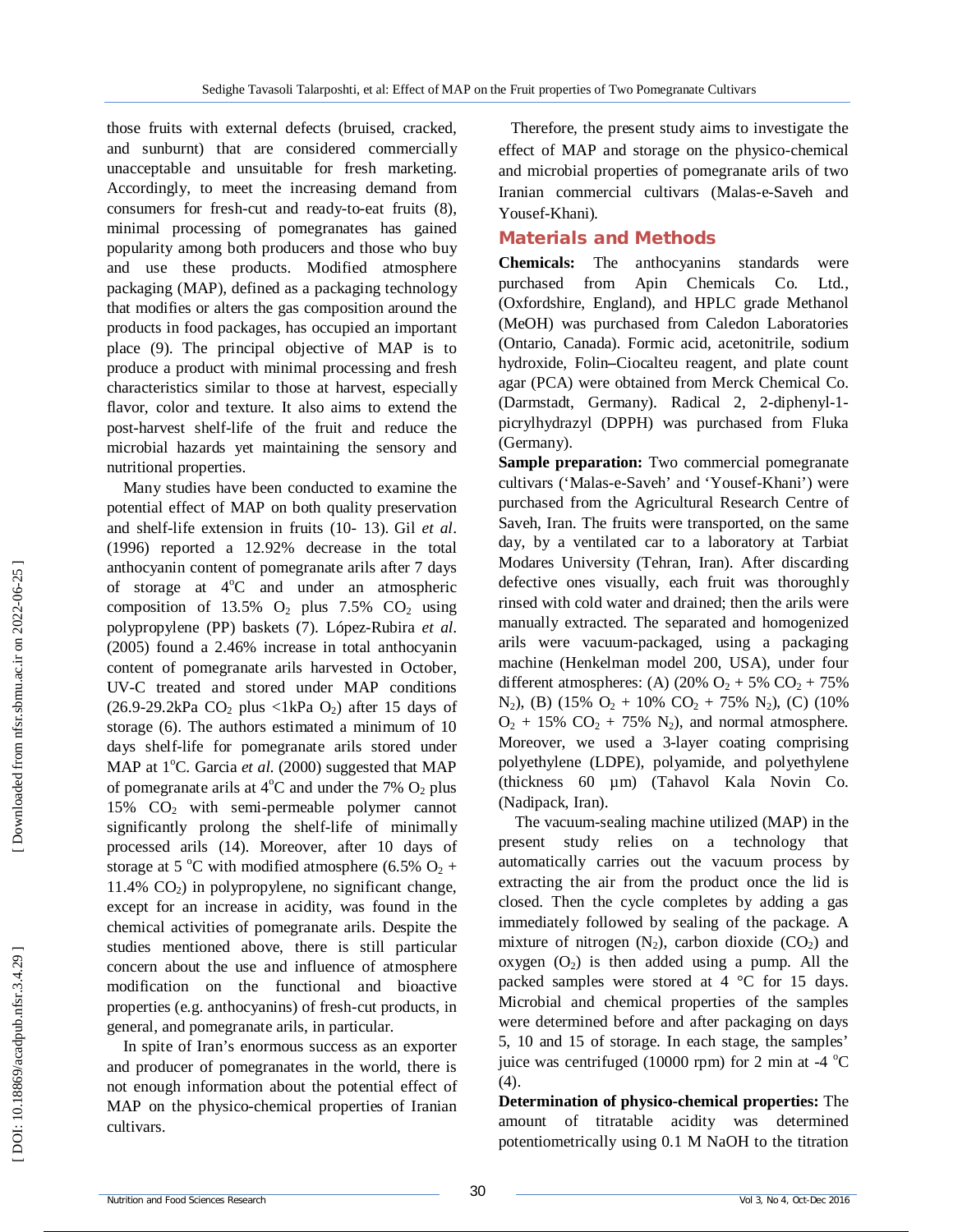end point of pH 8.1 and was expressed as %citric acid (4). A refractometer was employed to measure total soluble solids (TSS), expressed as °Brix, at 20 °C.

**Color :** Based on the method described by Alighourchi and Barzegar (2009), aril color was evaluated using a colorimeter (Colourflex, VA, USA). Furthermore, CIELAB parameters, L\* (lightness and darkness),  $a^*$  (redness and greenness) and  $b^*$ (yellowness and blueness) were reported (15).

**Total phenolic content**: Total polyphenols were estimated colorimetrically according to Folin– Ciocalteu method, as described in Mousavinejad *et al*. (2009), using gallic acid as a standard. The results were expressed as mg gallic acid  $L^{-1}$  juice. Moreover, absorption was measured at 760 nm (1).

**Individual and total anthocyanins:** The samples` anthocyanins were separated and determined by HPLC equipped with Empower Software (Waters Corp., Milford, USA), UV –Vis detector and a Waters 600E high -pressure pump. The separation was done by a Nucleodur C18 Gravity column (250 mm  $\times$  4.6 mm, dp 5 μm) from Macherey -Nagel (Düren, Germany). Prior to HPLC injection, the juice samples were centrifuged (10000 rpm) for 2 min at 4°C and passed through a Sep -pak C18 cartridge (Millipore, Milford, USA). A Millipore Swinnex type filter (pore size =  $0.45 \mu m$ ) was used to remove the particles. After that, 20  $\mu$ L of clarified juice was injected onto the HPLC with three replicates. The separations were performed using gradient HPLC method with the following mobile phase program: formic acid 10% (A) and acetonitrile (B). The linear gradient started from 95% A and 5% B for 1.67 min; 90% A and 10% B for 3.34 min; 80% A and 20% B for 20 min; and finally, 95% A and 5% B for 25 min. The flow rate was  $0.8$  mL min<sup>-1</sup>, and the chromatograms were recorded at 520 nm. It is to be pointed out that the methodology reported by Del Carpio Jimenez *et al*. (2011), which was further improved by Alighourchi *et al*. (2013), was applied to determine the anthocyanins (16, 17). Anthocyanins were identified by comparing their retention times with those of pure standards, and the their concentration was calculated using an external standard method. Finally, total anthocyanins were estimated by adding the amounts of the six individual anthocyanins previously identified in each chromatogram.

**Total antioxidant activity**: The antioxidant activity was assessed by DPPH radical scavenging method (18). The absorbance values of the final solutions

were determined at 517 nm by a UV –Visible spectrophotometer (SCINCO, Seoul, South Korea). Moreover, radical scavenging activity was presented as inhibition percentage. The antioxidant activity was calculated using the following equation:

*Antioxidant activity* (%) =  $[1-(A_{sample}/A_{control})] \times 100$ 

**Microbial analysis:** Microbiological quality was assessed by total plate count. To enumerate the microbial load present in the arils, the samples were serially diluted and plated by pour -plating on plate count agar (PCA, Merck). Agar plates were incubated at 30°C for 48 –72 h. The results are presented as log  $CFU$  mL<sup>-1</sup> (6).

**Statistical analysis:** A minimum of three replicates were used for each treatment. The experimental data obtained were analyzed by the Statistical Analysis System (SAS) software using analysis of variance (ANOVA) and the differences among means were determined for significance at  $P < 0.01$ . The LSD Multiple Range Test was also applied when appropriate.

# **Results**

**Total soluble solids (TSS) and total acidity (TA):**  At harvest, TA values for fresh -cut Malas - e -Saveh and Yousef-Khani cultivars were 1.05±0.00 and  $0.71 \pm 0.01$  (% citric acid), respectively. As indicated in Figure 1, there was a significant increase  $(P < 0.01)$ in the TA of both Malas - e -Saveh and Yousef -Khani cultivars at the end of the storage time. These results agree with those of Gil *et al*. (1996) and Ding *et al*. (2013) in which Dabai fruit (*Canarium odontophyllum* Miq.) samples were stored under modified atmosphere conditions (7, 11).

The initial TSS (°Brix) values of fresh -cut 'Malas e -Saveh' and 'Yousef-Khani' arils were 17.00±0.10 and 17.15±0.05, respectively. After 15 days of storage, the highest level of TSS was observed in cv. Yousef-Khani stored in  $10\%$  O<sub>2</sub> plus  $15\%$  CO<sub>2</sub>. However, the differences among the three treatments (A and C; A and B; and control) as compared to fresh -cut fruit were not statistically significant. At the end of storage time, no significant difference was observed in the TSS values of Malas - e -Saveh in comparison with the fresh -cut fruit (treated with 20%  $O_2$  plus 5%  $CO_2$ ). However, decreases in TSS values were observed for the other treatments.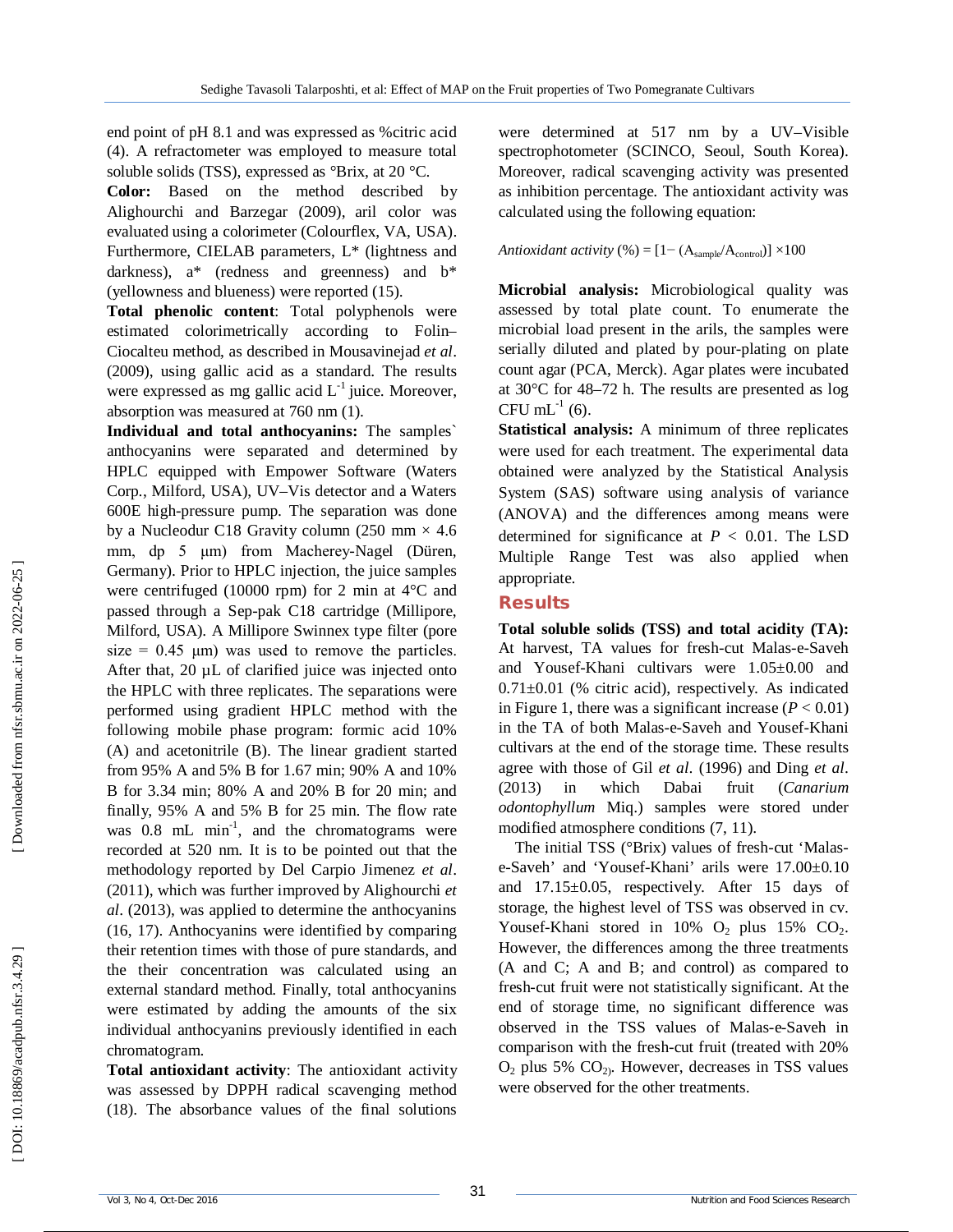

**Figure 1** . Evaluation of titrable acidity (TA) and total soluble solids (TSS) of pomegranate arils packed under modified atmosphere and control during storage. I: cv. Yousef-Khani, II: cv. Malas-e-Saveh; At: normal air; A: 20:5:75 O2:CO2:N2; B: 15:10:75 O2:CO2:N2; and C: 10:15:75  $O_2$ :CO<sub>2</sub>:N<sub>2</sub>.

**Changes in pomegranate color:** The values for CIE  $a^*$  (redness),  $b^*$  (yellowness) and  $L^*$  (lightness) parameters for pomegranate arils both before and after packaging are presented in Figure 2. According to the color evaluations, a\* of 'Yousef-Khani' arils decreased in all atmospheres while air -stored 'Malas e-Saveh' arils and those treated with  $15\%$  O<sub>2</sub> plus 10% CO <sup>2</sup> showed higher red color at the end of the storage time. There were no significant differences in b\* value of 'Yousef-Khani' arils among different treatments. However, 'Malas - e -Saveh' arils showed significantly lower yellowness. The L\* value of 'Yousef-Khani' arils was reduced while higher levels of L\* were observed for 'Malas - e -Saveh' arils (Figure 2).

**Evaluation of total phenolic content**: The initial total phenolic content values varied ranging from 1040.00 $\pm$ 30.00 to 953.30 $\pm$ 42.90 (mg gallic acid L<sup>-1</sup> juice) for the arils of 'Yousef-Khani' and 'Malas-e-Saveh<sup>'</sup>, respectively. As seen from Figure 3, at the 5<sup>th</sup>

day of storage, the TPC of pomegranate arils decreased significantly as compared to the initial levels however; it then started to increase significantly for all the treatments. The patterns of the observed variations were in accordance with those reported by Giacalone and Chiabrando (2013) for strawberries and by D'Aquino *et al*. (2010) for film wrapped pomegranates (10, 5).

At the end of the storage time, air -stored 'Yousef-Khani' arils showed the lowest loss of phenolic content (19.22%). It is worth noting that there was no significant difference between the C and B treatments. On the other hand, the TPC of cv. Malas - e -Saveh arils packed with normal atmosphere (with a 0.69% increase) and those packed under the B treatment (with a 2.12% increase) was not statistically different in comparison to their initial level. Moreover, no significant difference was observed between the A (with a 9.82% increase in TPC) and B treatments.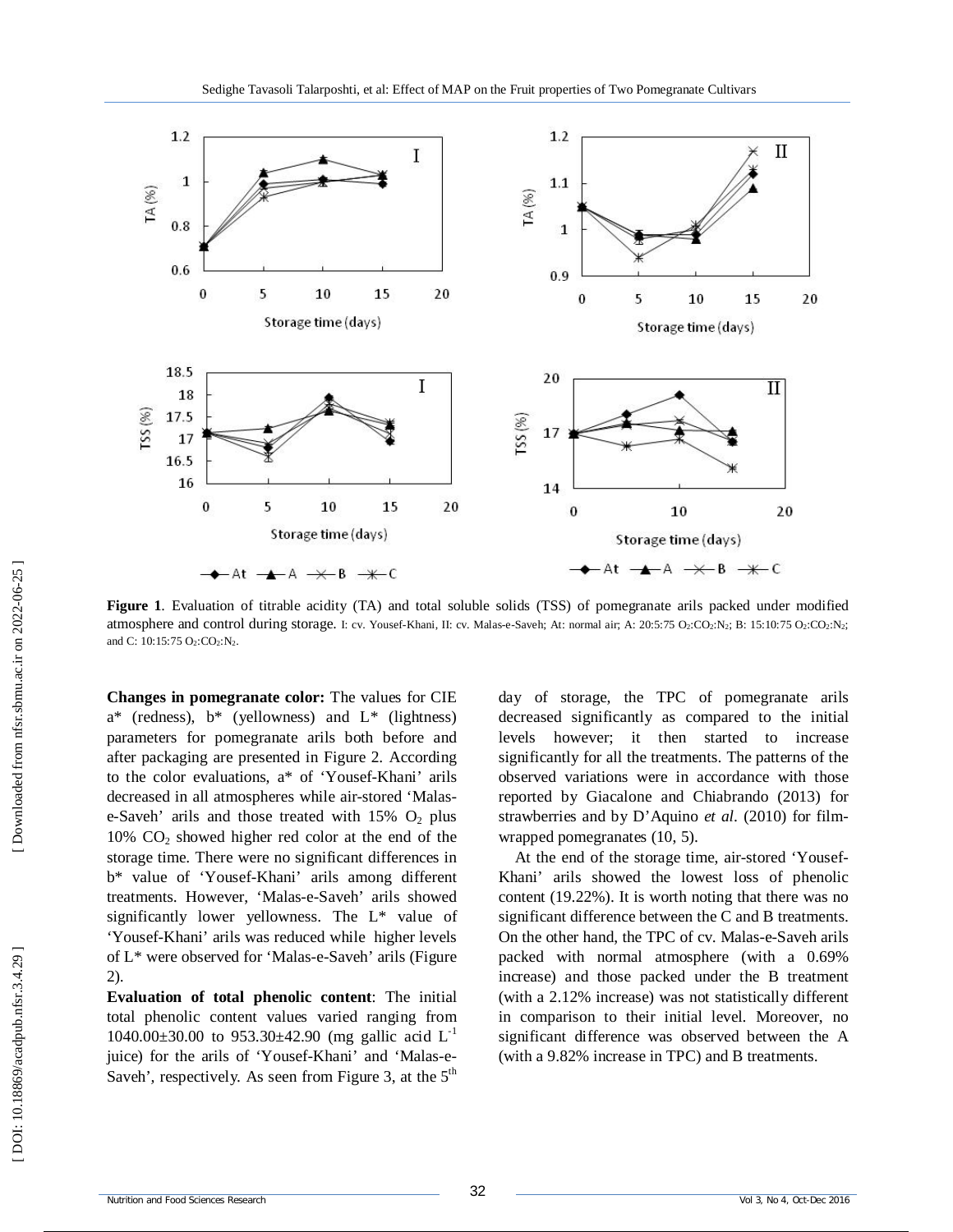

**Figure 2.** Evaluation of a<sup>\*</sup>, b<sup>\*</sup> and L<sup>\*</sup> of pomegranate arils packed under modified atmosphere and control during storage. I: cv. Yousef-Khani, II: cv. Malas-e-Saveh; At: normal air; A: 20:5:75 O<sub>2</sub>:CO<sub>2</sub>:N<sub>2</sub>; B: 15:10:75 O<sub>2</sub>:CO<sub>2</sub>:N<sub>2</sub>; and C: 10:15:75 O<sub>2</sub>:CO<sub>2</sub>:N<sub>2</sub>.



**Figure 3.** Evaluation of total phenol content and antioxidant activity of pomegranate arils packed under modified atmosphere and control during storage. I: cv. Yousef-Khani, II: cv. Malas-e-Saveh; At: normal air; A: 20:5:75 O2:CO2:N2; B: 15:10:75 O2:CO2:N2; and C: 10:15:75  $O_2$ :C $O_2$ :N<sub>2</sub>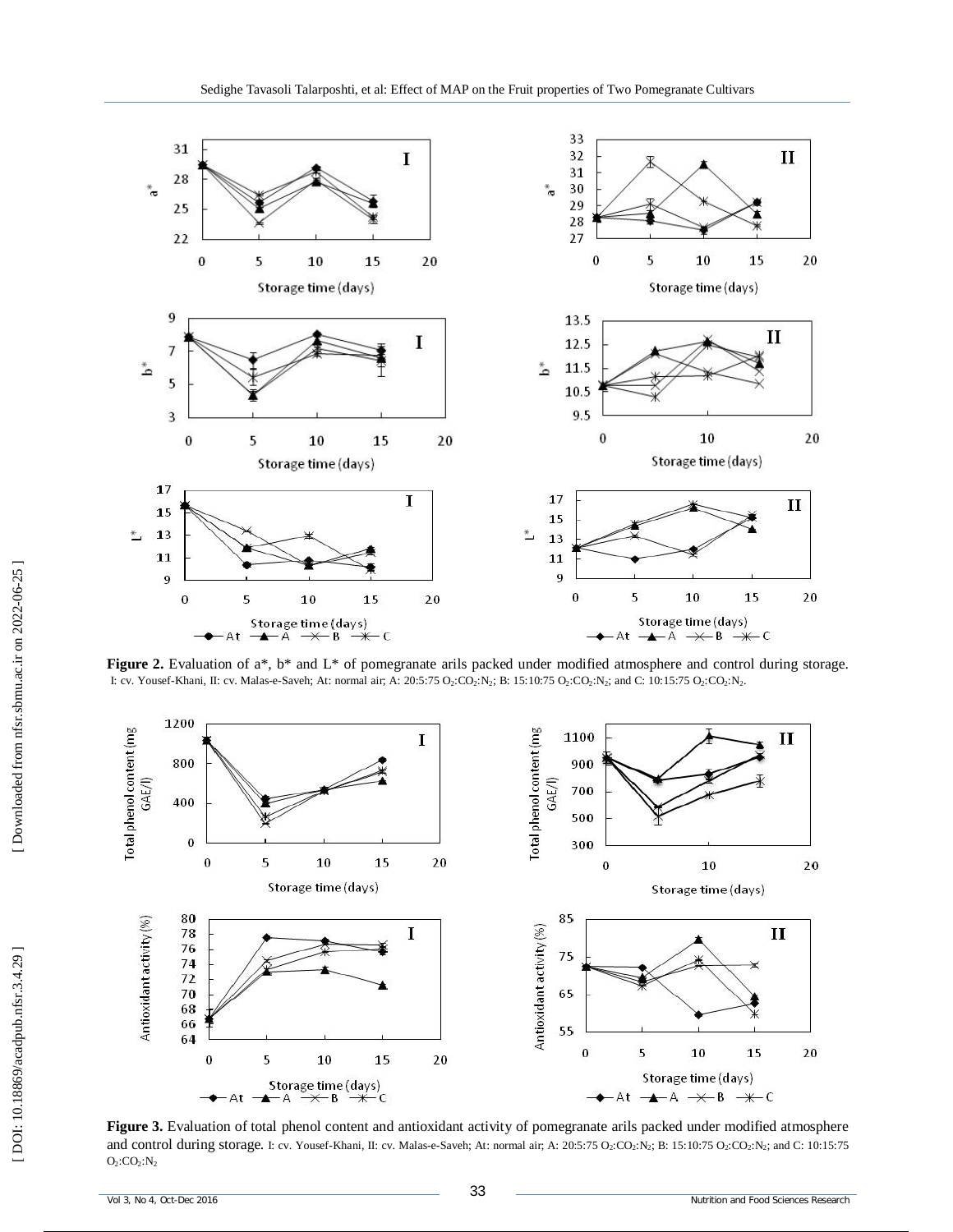**Measurement of anthocyanin content:** The predominant anthocyanins found in the pomegranate aril juices were as follows: delphinidin 3, 5 diglucoside (Dp35) and 3 -glucoside (Dp3), cyanidin  $3.$  $5$ -diglucoside  $(Cy35)$ ,  $3$ -glucoside  $(Cy3)$ , pelargonidin 3, 5 -diglucoside (Pg35), and 3 -glucoside (Pg3). The profile of the identified anthocyanins was in accordance with the previous studies (1, 4). The initial total anthocyanin content for Yousef-Khani and Malas - e -Saveh cultivars was 686.64 and 563.74 (mg  $L^{-1}$ ), respectively. The results further indicated a decrease in the anthocyanin content of both cultivars in all the treatments except for air-stored 'Malas-e-Saveh' arils and those stored in 15% O<sub>2</sub> plus 10% CO <sup>2</sup> (Figures 4 and 5)*.* At the end of the storage time, there was 13.62% increase in the total anthocyanin content of 'Malas - e -Saveh' under normal atmosphere; this increase was about 9.25% under the B treatment  $(15\% \text{ O}_2 + 10\% \text{ CO}_2)$ . On the other hand, in the case of 'Yousef-Khani' arils, the least decrease in total anthocyanin content was 12.83% for control; this decrease ranged from 18.68 to 29.71% for the other treatments.

Table 1 also shows the individual anthocyanin contents of two studied cultivars. According to the data, cyanidin 3, 5 -diglucoside was found to be the most representative anthocyanin in both cultivars. Anthocyanins responsible for pigmentation of pomegranate arils were also quantified during the storage time (Figures 4 and 5). The results indicated that neither the different atmospheres nor even the storage time affected the anthocyanins profile. Moreover, during the storage time, cyanidin 3, 5 diglucoside had the highest and pelargonidin 3 glucoside had the lowest concentration.

After 15 days of storage, the delphinidin, pelargonidin, cyanidin glucoside contents of Malas-e-Saveh *cultivars* stored under normal atmosphere increased by 13 -24%, and under the B treatment, this increase amounted to 6 -55%. However, there was

16.43% decrease in delphinidin -diglucoside value under normal atmosphere and about 28% under the B treatment. The arils stored under the A and C atmospheres showed significant decreases in all anthocyanins, except for delphinidin 3 -glucoside under the A atmosphere. Previous studies have indicated that delphinidin glycoside derivatives are among the best substrates for enzymatic oxidation (7), and that the decrease in these anthocyanins was more significant as compared to other anthocyanins. In addition, it has been reported that delphinidin diglucoside derivatives are more stable than monoglucoside ones (4).

The HPLC analysis of Yousef-Khani cultivar showed different results. Mono/di glucoside derivatives of delphinidin and cyanidin decreased under all atmospheres in comparison to the initial values. The lowest loss (12.59 -14.31%) for delphinidin derivatives was recorded under atmospheres B and C. On the other hand, the lowest decrease (6 -23.09%) in cyanidin derivatives was recorded for the arils packaged under normal atmosphere. Nevertheless, pelargonidin  $3.5$ diglucoside content increased considerably.

**Evaluation of changes in antioxidant activity:**  The antioxidant activity of fresh -cut 'Yousef-Khani' and 'Malas - e -Saveh' arils was 66.83±1.16% and 72.40±0.10%, respectively. As the data indicate (Figure 3), the antioxidant activity of 'Yousef-Khani' arils increased during the storage time, with the highest recorded value (12.82%) was for the arils stored in 15%  $O_2$  plus 10%  $CO_2$ . However, the arils stored under the B and C treatments did not show a significantly higher antioxidant activity than the control arils. By contrast, the antioxidant activity of 'Malas - e -Saveh' arils decreased. At the end of the storage time, the only treatment that did not result in a significant change in the antioxidant activity of 'Malas - e -Saveh' arils was treatment B.

Table 1. Anthocyanin composition for fresh-cut Malas-e-Saveh and Yousef-Khani cultivars (mg L<sup>-1</sup>)<sup>\*</sup>

| Cultivar      | Dp3G  | Dp35dG | Pg3G | Pg35dG | Cv3G  | Cv35dG | Total  |
|---------------|-------|--------|------|--------|-------|--------|--------|
| Yousef-Khani  | 99.65 | 106.33 | 5.66 | 1.99   | 25.72 | 337.27 | 686.64 |
| Malas-e-Saveh | 49.19 | 83.96  | 4.69 | 13.75  | 75.40 | 336.72 | 563.74 |

\* Dp3G: delphinidin - 3 -glucoside; Dp35dG: delphinidin -3, 5 -diglucoside; Pg3G: pelargonidin - 3 -glucoside; Pg35dG: pelargonidin -3, 5 -diglucoside; Cy3G: cyanidin-3-glucoside; and Cy35dG: cyanidin-3, 5-diglucoside.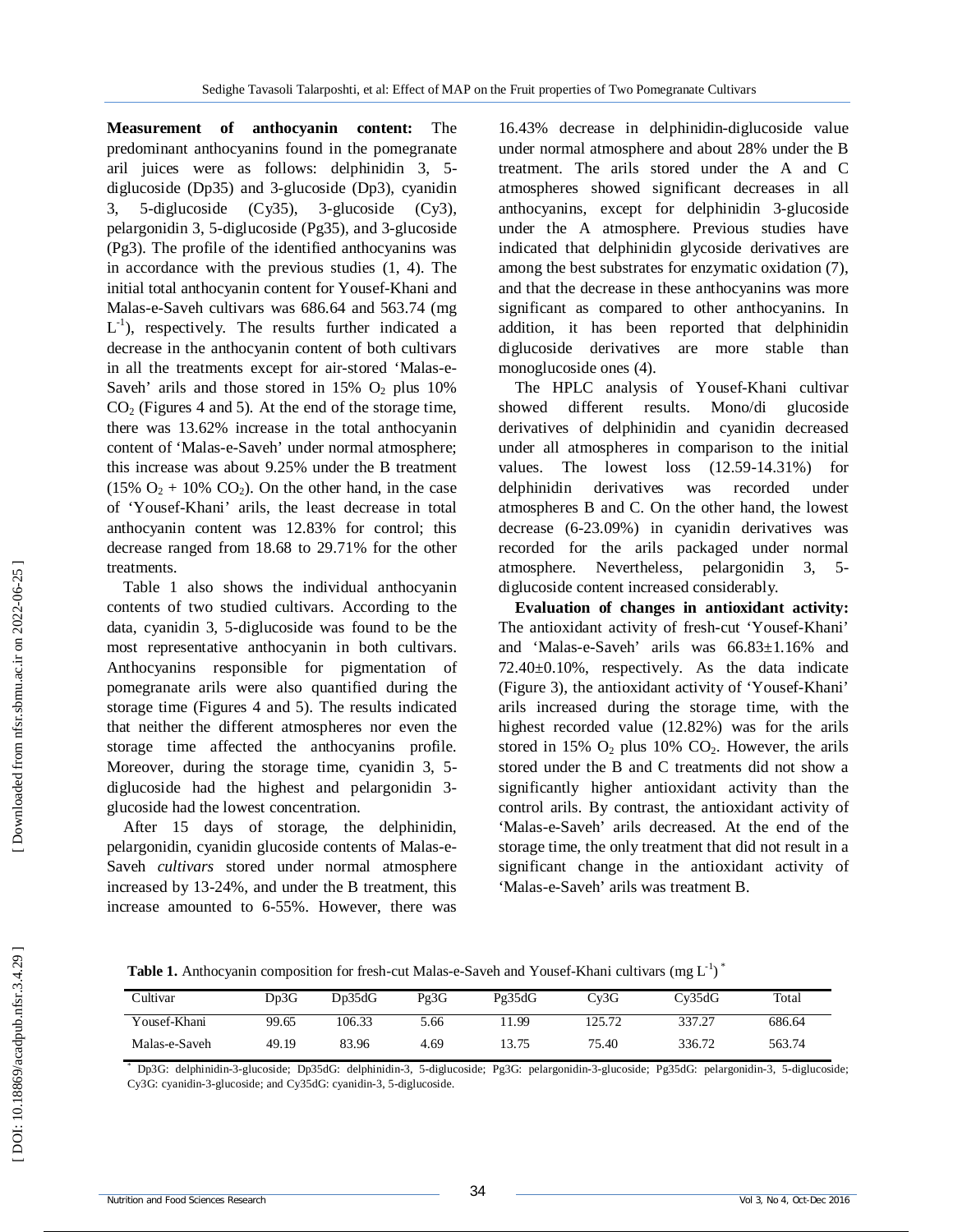

**Figure 4 .** Evaluation of total anthocyanin content of pomegranate arils of Yousef-Khani cultivar packed under modified atmosphere and control (I) and individual anthocyanins content during storage. (II: delphinidin-3, 5-diglucoside, III: cyanidin-3, 5diglucoside, IV: delphinidin-3-glucoside, V: pelargonidin-3, 5-diglucoside, VI: cyanidin-3-glucoside and VII: pelargonidin-3-glucoside); At: normal air; A:  $20:5:75 \text{ O}_2:\text{CO}_2:\text{N}_2$ ; B: 15:10:75  $\text{O}_2:\text{CO}_2:\text{N}_2$ ; and C: 10:15:75  $\text{O}_2:\text{CO}_2:\text{N}_2$ .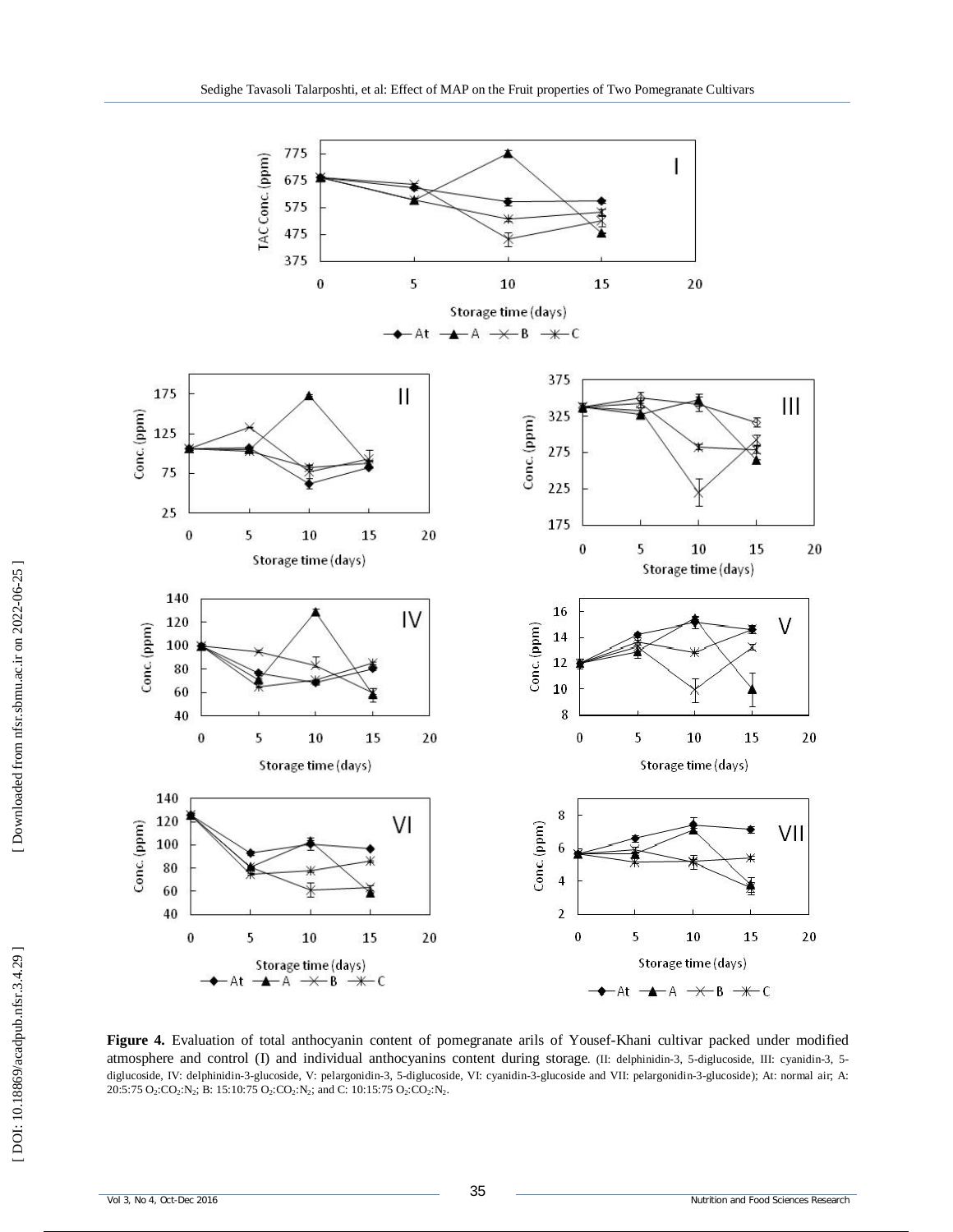

Figure 5. Evaluation of total anthocyanin content of pomegranate arils of Malas-e-Saveh cultivar packed under modified atmosphere and control (I) and individual anthocyanins content during storage (II: delphinidin-3, 5-diglucoside, III: cyanidin-3, 5diglucoside, IV: delphinidin-3-glucoside, V: pelargonidin-3, 5-diglucoside, VI: cyanidin-3-glucoside and VII: pelargonidin-3-glucoside); At: normal air; A:  $20:5:75 \text{ O}_2:\text{CO}_2:\text{N}_2$ ; B: 15:10:75  $\text{O}_2:\text{CO}_2:\text{N}_2$ ; and C: 10:15:75  $\text{O}_2:\text{CO}_2:\text{N}_2$ .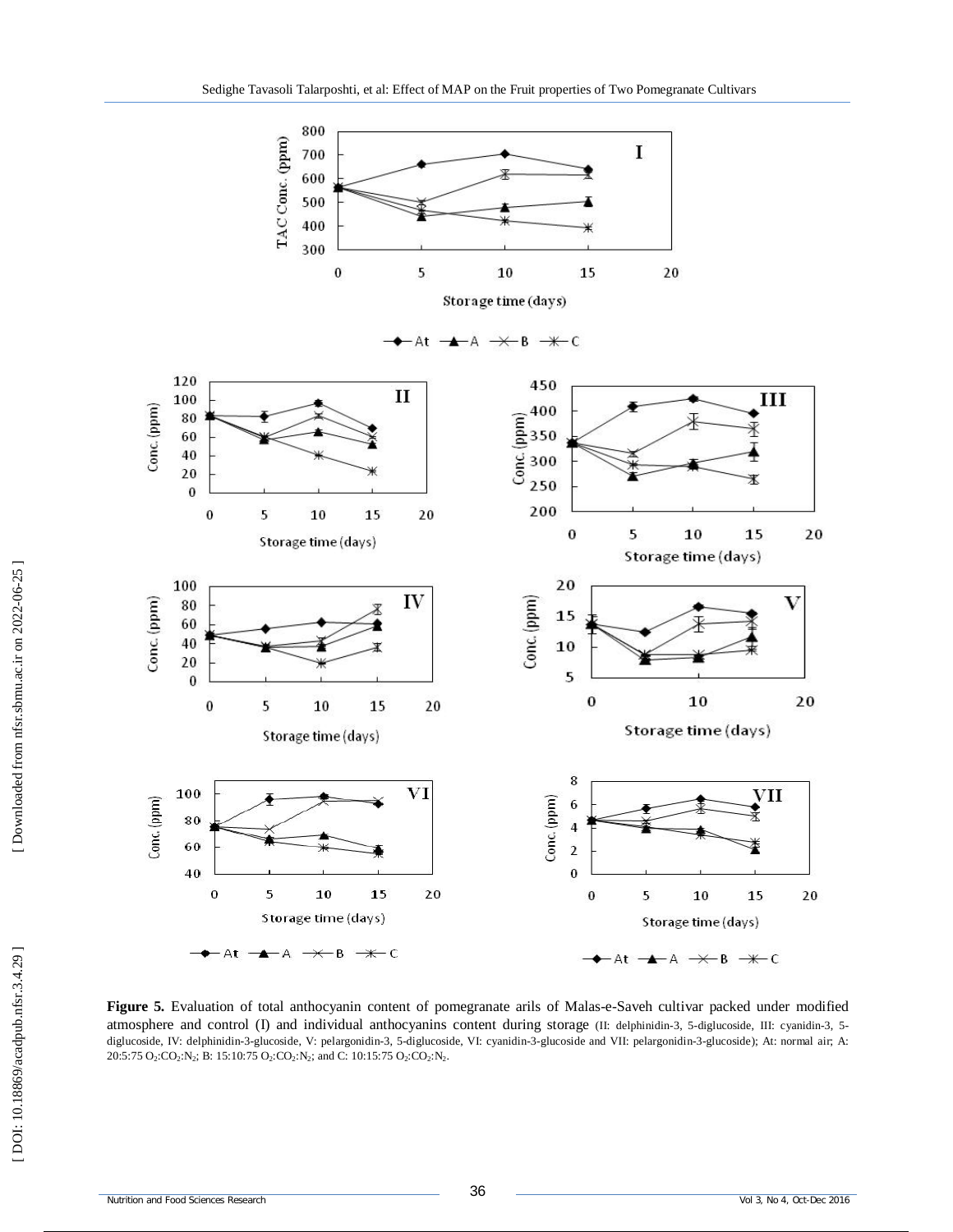**Changes in microbial property:** As mentioned before, the standard total plate count method was used to enumerate total microbial populations. The initial number of microorganisms in the pomegranate juice for 'Malas - e -Saveh' and 'Yousef-Khani' arils was 2.26 and 2.67 log colony forming units (cfu)  $mL^{-1}$ , respectively. The arils treated with  $15\%$  O<sub>2</sub> +  $10\%$  $CO<sub>2</sub>$  and also those stored in 10%  $O<sub>2</sub>$  plus 15%  $CO<sub>2</sub>$ showed the lowest count both during the storage period and at the end of the storage time as compared to those treated with higher  $O_2$  concentrations (Figure 6). It is worth noting that no significant microbial growth  $\left(\frac{10}{10} \text{ cm}^{-1}\right)$  was observed for the arils treated with the above gas compositions from the  $5<sup>th</sup>$ day to the end of the storage period. Moreover, the differences in the microbial load for these two conditions were not statistically significant. However, the air -stored arils and those treated with 20% O <sup>2</sup> plus 5% CO <sup>2</sup> showed higher counts.



**Figure 6 .** Evaluation of microbial load of pomegranate arils packed under modified atmosphere and control during storage. I: cv. Yousef-Khani, II: cv. Malas-e-Saveh; At: normal air; A: 20:5:75 O<sub>2</sub>:CO<sub>2</sub>:N<sub>2</sub>; B: 15:10:75 O<sub>2</sub>:CO<sub>2</sub>:N<sub>2</sub>; and C: 10:15:75 O<sub>2</sub>:CO<sub>2</sub>:N<sub>2</sub>.

#### **Discussion**

Some previous studies (7, 11) have demonstrated that different levels of atmosphere (e.g. high levels of  $CO<sub>2</sub>$  and low levels of  $O<sub>2</sub>$ ) in the packages may cause an increase in TA concentration. Moreover, this increase could be explained by other factors such as

the amount of water loss of fruit samples as well as microbial growth and activity during the storage time.

The small but insignificant increases in TSS could be attributed to moisture loss or increase in sugar concentrations together with the polysaccharides' breakdown during storage (10, 11).

Based on our analysis of the bioactive compounds (see below), the changes in the a\* (redness) value could be related to the changes in total anthocyanin content during the storage time. Similar to this study, Holcroft *et al*. (1998) reported that changes in color characteristics of pomegranate arils were correlated with the increase in anthocyanin concentration. They also observed that the arils stored in normal atmosphere had higher red color intensity than those stored in  $CO_2$ -enriched environments (19).

The initial decrease in the TPC of pomegranate arils could be attributed to the specific activity of polyphenol oxidase and its role in TPC degradation (4). On the other hand, the Folin -Ciocalteu assay, besides estimating phenolic compounds, measures the levels of other compounds such as ascorbic acid and anthocyanins, which are highly unstable and may decompose both during the storage time and after sampling. Therefore, the decrease in TPC could also be due to the presence of these compounds. It is worth mentioning that total anthocyanins for both cultivars in the first five days decreased in most of the treatments as compared to their initial level at harvest.

The synthesis of phenolic compounds and the responsible enzymes in this process can be modulated by application of atmosphere modification. Moreover, the increase in phenolic content during the storage time could be explained by changes in the enzyme activities of phenylalanine ammonia -lyase (PAL) as expressed in Kader (1985)(20). Kader reported that PAL acts as the key enzyme contributing to the biosynthesis of phenolic compounds. Furthermore, some previous studies (19, 21) have demonstrated that, in the presence of higher levels of  $O_2$ , the activity of PAL in pomegranate arils increases significantly. Based on the obtained results for cv. Malas - e -Saveh arils in the present study, it could be argued that certain levels of CO <sup>2</sup> may positively affect the TPC of pomegranate arils. Gil *et al* . (1998) also reported similar results (22).

The pattern of the observed changes in anthocyanin accumulation for cv . Malas - e -Saveh was in line with that of Holcroft *et al*. (1998) (19). They reported that the anthocyanin concentration of arils from the fruits stored in air with 10 kPa CO<sub>2</sub> increased after 4-6 weeks, and the anthocyanin concentration of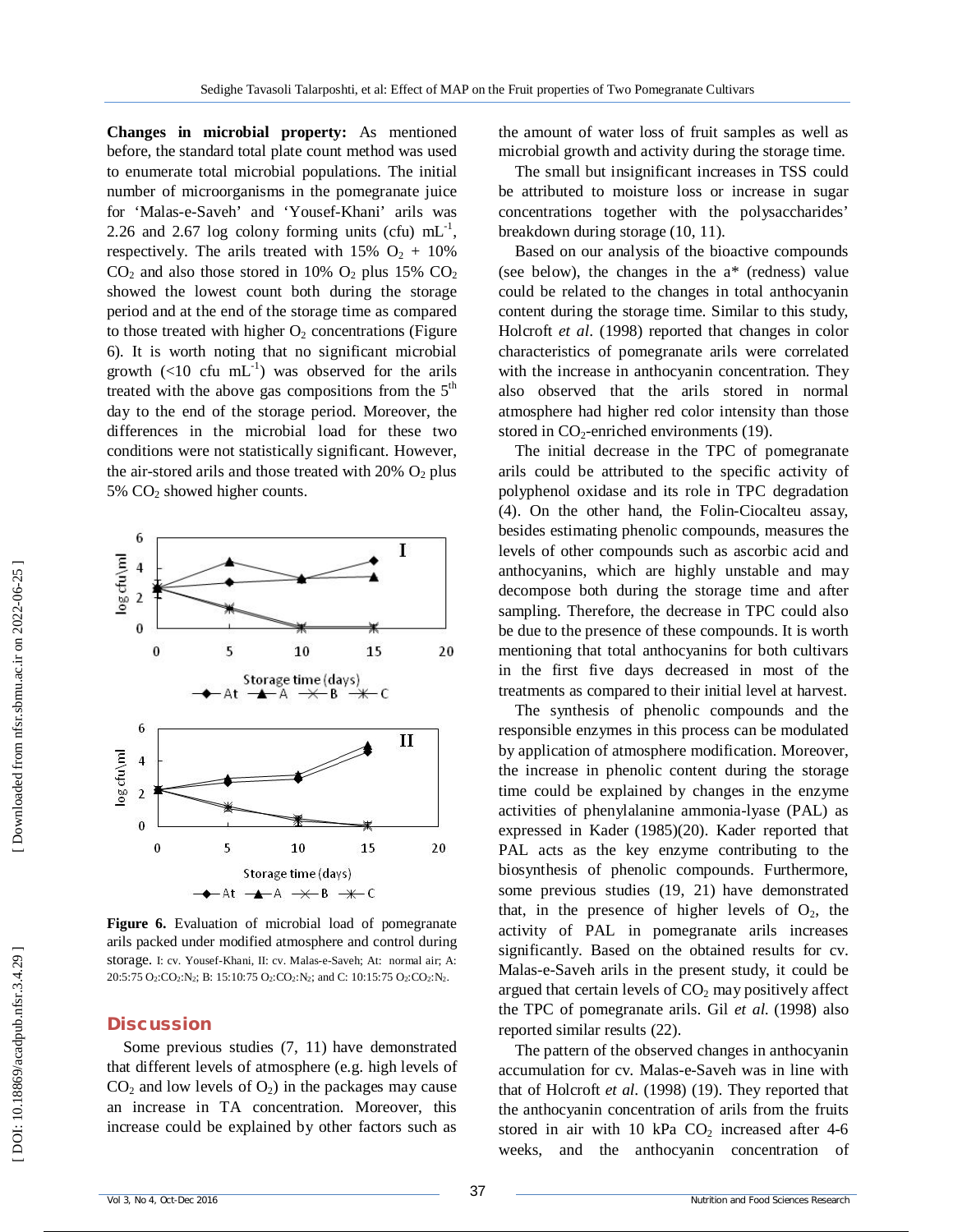pomegranates stored in 20 kPa  $CO<sub>2</sub>$  for 6 weeks was lower than their initial concentration. Gil *et al*. (1996), however, found a 12.92% decrease in total anthocyanin content in pomegranate arils after 7 days of storage at 4 °C and under an atmospheric composition of 13.5%  $O_2$  plus 7.5%  $CO_2$  (7). Moreover, López -Rubira *et al*. (2005), with regard to pomegranate arils harvested in October, UV -C treated and stored under different MAP conditions (26.9 - 29.2 kPa  $CO<sub>2</sub>$  and  $\langle$ 1 kPa  $O<sub>2</sub>$ ), reported a 2.46% increase in total anthocyanin content after 15 days of storage (6). The authors further observed 28.73% decrease in the total anthocyanin content of arils from the same cultivar harvested in December and after 13 days of storage at 3°C. Gil et al. (1997) and Holcroft and Kader (1999) reported that air and controlled atmosphere with a certain level of  $CO<sub>2</sub>$  affected and accumulated anthocyanin levels in strawberries, but these changes were progressively reduced in fruit with elevated CO <sup>2</sup> levels (12, 21). Gil *et al*. (1998) suggested that fresh processed 'Lollo Rosso' lettuce decreased by 37.47% in anthocyanin pigment concentration (cyanidin 3 -malonylglucoside) when stored in air and by 69.60% when MAP -stored in the presence of  $8\%$  O<sub>2</sub> and  $3\%$  CO<sub>2</sub>.

The possible effect of 'atmosphere modification' on the anthocyanins' content of arils can arise from two concurrent factors: the enzymatic oxidation of anthocyanins and their biosynthesis in controlled atmosphere conditions with certain levels of oxygen and carbon dioxide. Based on the findings, it could be concluded that different  $CO<sub>2</sub>$  and  $O<sub>2</sub>$  concentrations may have an impact on the degradation of anthocyanins as well as on their synthesis (19). The decrease in anthocyanins' content may occur due to the possible effects of enzymatic oxidation on some phenolic compounds such as Dp 3, 5dG, Dp 3G, Cy 3G, etc. (23). Moreover, Brownmiller *et al*. (2008) reported that polymerization of anthocyanins may reduce anthocyanins during storage (24). The authors believe that polymeric compounds formed during storage may occur due to the condensation reactions of anthocyanins with other phenolic compounds. On the other hand, in line with the previous findings (19, 20, 21), our findings revealed that one possible reason for increase in anthocyanins such as Pg35dG could be the post -harvest biosynthesis of phenolic compounds, which is, in turn, dependent on the enzyme activity of the biosynthetic pathway, such as PAL in the arils. Furthermore, it appears that the possible effect of atmosphere modification (10 -15% CO <sup>2</sup>) on the overall concentration of anthocyanins could be dependent on

fruit type. The findings of the present study are in accordance with the previously reported results in this regard (5, 19).

The increase in total antioxidant activity of cv. Yousef-Khani arils, despite the reduced levels of total phenolics, could be explained by the increased amount of organic acids. Hansawasdi *et al*. (2006) found similar results in the case of strawberries, indicating the key role organic acids could play in the antioxidant activity (25). However, a reverse trend was observed for cv. Malas - e -Saveh arils, and a decrease in the total antioxidant activity was found. It could be concluded that the correlation between total antioxidant activity, on the one hand, and total phenolic contents and anthocyanins, on the other, depends on the type of the particular cultivar under study. The same result has been found in Usenik *et al*. (2008) for strawberries (26). Similarly, Ahn *et al*. (2005) have shown that MAP packaging has a positive effect on maintaining the antioxidative activity of the Chinese cabbage (*Brassica Rapa* L.) (27).

The microbial analysis may suggest that the use of coating alone, without altering the normal atmosphere, may not prevent subsequent fungal growth. Similar results have been reported for the 'Malas - e -Saveh' arils stored in polyethylene bags and exposed to hot water treatment (28). In other words, it appears that coating causes a highly moisturized atmosphere and provides conditions that make fungal growth easy. On the other hand, higher metabolic activities of the arils treated with normal air or 20%  $O_2$  plus 5%  $CO_2$  may produce more moisture and warmth, and a subsequent microbial growth should be expected. However, higher levels of  $CO<sub>2</sub>$  (10-15%) may be effective in inhibiting microbial growth. Martinez -Ferrer *et al*. (2006), who examined the effect of MAP on minimally processed mango and pineapple fruits, have reported similar findings (13). Bieganska -Marecik (2004) found more or less the same results in the case of apples  $(29)$ . Both  $O<sub>2</sub>$  and CO <sup>2</sup> have important preventive functions. Based on the findings, it could be argued that oxygen inhibits the growth of anaerobic bacteria; also in the present study, lower concentrations of  $O_2$  were found to prevent mold growth as well as the growth of aerobic bacteria. On the other hand,  $CO<sub>2</sub>$ , by reducing enzymatic activities and reactions and also by altering cell membrane permeability (which, in turn, leads to changes in cell pH and physico -chemical parameters) can inhibit the growth of microorganisms; this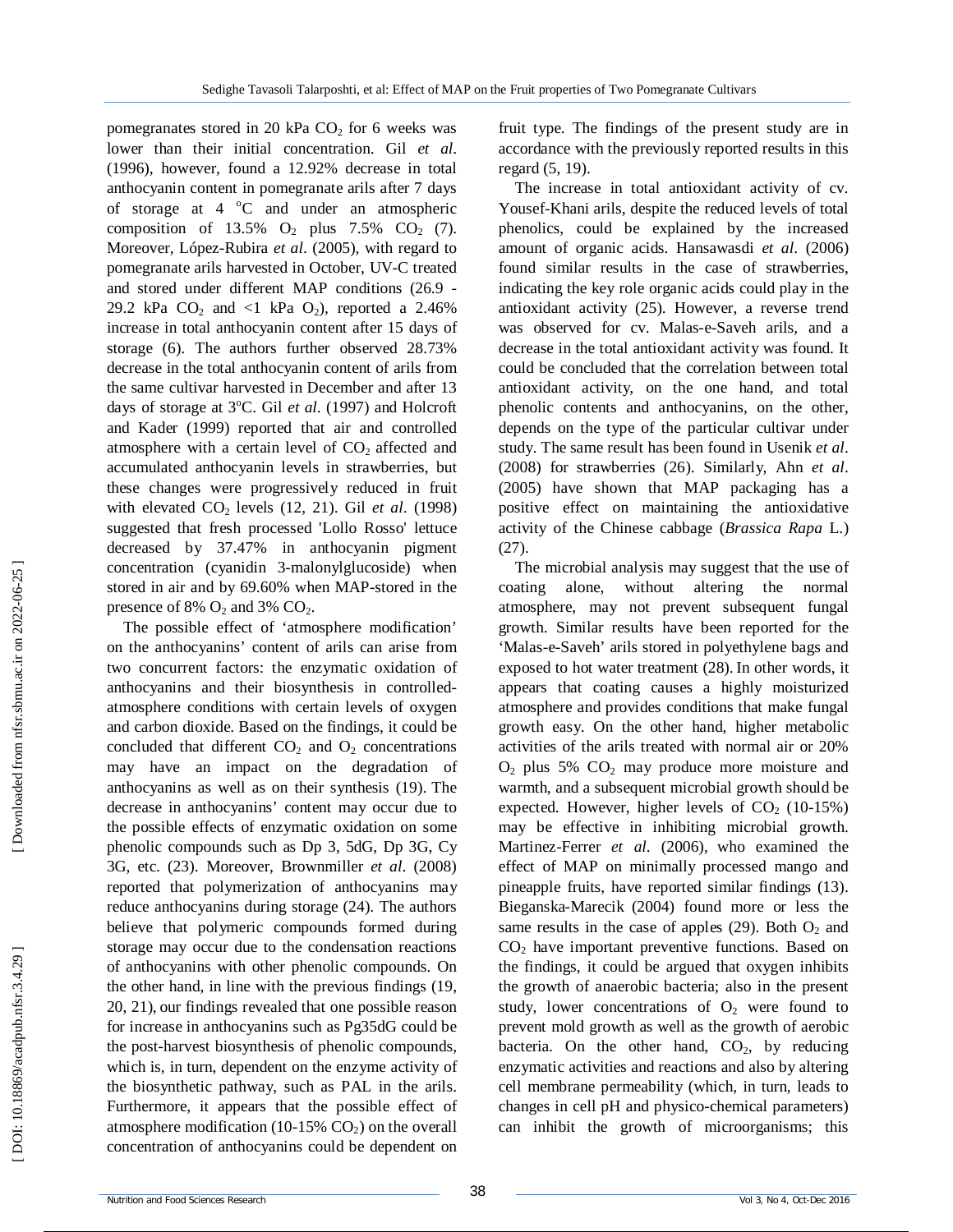preventive function increases significantly in temperatures less than  $10 \degree C$  (30).

Based on the observed changes in pomegranate juice antioxidant activity, bioactive compounds and microbial growth, packaging of 'Malas - e -Saveh' arils in 15%  $O_2$  + 10%  $CO_2$  (i.e. treatment B) is recommended as the desirable gas composition to extend the shelf-life of this cultivar. It is worth noting that, in the case of cv. 'Yousef-Khani', increases in anthocyanin contents and higher antioxidants in the fruits treated with the modified atmospheres B (15%  $O_2$  + 10%  $CO_2$ ) and C (10%  $O_2$  + 15%  $CO_2$ ) were observed at the end of the storage time. Based on the microbial analysis results for 'Yousef-Khani' arils, moderate  $CO_2$  concentrations (10%  $CO_2$ ) can have some additional advantages such as controlling the post -harvest decay. Therefore, to extend the commercial shelf-life, packaging the arils of this cultivar with an atmospheric composition of  $15\%$  O<sub>2</sub>  $+ 10\%$  CO<sub>2</sub> + 75% N<sub>2</sub> or 10% O<sub>2</sub> + 15% CO<sub>2</sub> + 75% N <sup>2</sup> can yield more desirable results compared to air.

#### **Acknowledgement**

The authors extend their thanks to Tarbiat Modares University (TMU) for its financial support.

#### **Financial disclosure**

The authors declare no financial interest.

#### **Funding/Support**

This study was approved by the Tarbiat Modares University .

### **References**

- 1. Mousavinejad G, Emam -Djomeh Z, Rezaei K, Khodaparast MHH. Identification and quantification of phenolic compounds and their effects on antioxidant activity in pomegranate juices of eight Iranian cultivars. Food Chem. 2009; 115: 1274 – 1278.
- 2. Viuda -Martos M, Fernández -López J, Pérez -Álvarez JA. Pomegranate and its many functional components as related to human health: A Review. Compr Rev Food Sci F. 2010; 9: 635 – 654.
- 3. Akhavan H, Barzegar M, Weidlich H, Zimmermann BF. Phenolic Compounds and Antioxidant Activity of Juices from Ten Iranian Pomegranate Cultivars Depend on Extraction. Journal of Chemistry. 2015; 1 – 7.
- 4. Alighourchi H, Barzegar M, Abbasi S. Anthocyanins characterization of 15 Iranian pomegranate (*Punica granatum L.*) varieties and their variation after cold storage and pasteurization. Eur Food Res Technol. 2008; 227: 881 – 887.
- 5. D'Aquino S, Palma A, Schirra M, Continella A, Tribulato E, Malfa SL. Influence of film wrapping and fludioxonil application on quality of pomegranate fruit. Postharvest Biol Technol. 2010; 55: 121 – 128.
- 6. López -Rubira V, Conesa A, Allende A, Artés F. Shelf life and overall quality of minimally processed pomegranate arils modified atmosphere packaged and treated with UV - C. Postharvest Biol Technol. 2005; 37: 174 – 185.
- 7. Gil MI, Artés F, Tomás -Barberán FA. Minimal processing and modified atmosphere packaging effects on pigmentation of pomegranate seeds. J Food Sci. 1996; 61: 161 – 164.
- 8. Ohlsson T. Minimal processing -preservation methods of the future: an overview. Trends Food Sci Technol. 1994; 5: 341 – 344.
- 9. Church N. Developments in modified -atmosphere packaging and related technologies. Trends Food Sci Technol. 1994; 5: 345 – 352.
- 10. Giacalone G, Chiabrando V. Modified atmosphere packaging of sweet cherries with biodegradable films. Int Food Res J. 2013; 20: 1263 – 1268.
- 11. Ding P, Diana J. Physico -chemical changes in dabai (Canarium odontophyllum Miq.) fruit during modified atmosphere storage. Int Food Res J. 2013; 20: 3033 – 3040.
- 12. Gil MI, Holcroft DM, Kader AA. Changes in strawberry anthocyanins and other polyphenols in response to carbon dioxide treatments. J Agric Food Chem. 1997; 45: 1662 – 1667.
- 13. Martínez -Ferrer M, Harper C, Pérez -Muñoz F, Chaparro M. Modified atmosphere packaging of minimally processed mango and pineapple fruits. Food Sci. 2006; 67: 3365 – 3371.
- 14. Garcia E, Salazar DM, Melgarejo P, Coret A. Determination of the respiration index and of the modified atmosphere inside the packaging of minimally processed products. In: Options Méditerranéennes. Série A, Séminaires Méditerranéens. 2000; p. 247 – 51.
- 15. Alighourchi H, Barzegar M. Some physicochemical characteristics and degradation kinetic of anthocyanin of reconstituted pomegranate juice during storage. J Food Eng. 2009; 90: 179 – 185.
- 16. Del Carpio Jiménez C, Serrano Flores C, He J, Tian Q, Schwartz SJ, Giusti MM. Characterization and preliminary bioactivity determination of Berberis boliviana Lechler fruit anthocyanins. Food Chem. 2011; 128: 717 – 724.
- 17. Alighourchi H, Barzegar M, Abbasi S, Sahari MA. Effect of sonication on anthocyanins, total phenolic content, and antioxidant capacity of pomegranate juices. Int Food Res J. 2013; 20: 1703 – 1709.
- 18 Tezcan F, Gültekin -özgüven M, Diken T, Özcelik B, Erim FB. Antioxidant activity and total phenolic, organic acid and sugar content in commercial pomegranate juices. Food Chem. 2009; 115: 873 – 877.
- 19. Holcroft DM, Gil MI, Kader AA. Effect of carbon dioxide on anthocyanins, phenylalanine ammonia lyase and glucosyl transferase in the arils of stored

DOI: 10.18869/acadpub.nfsr.3.4.29